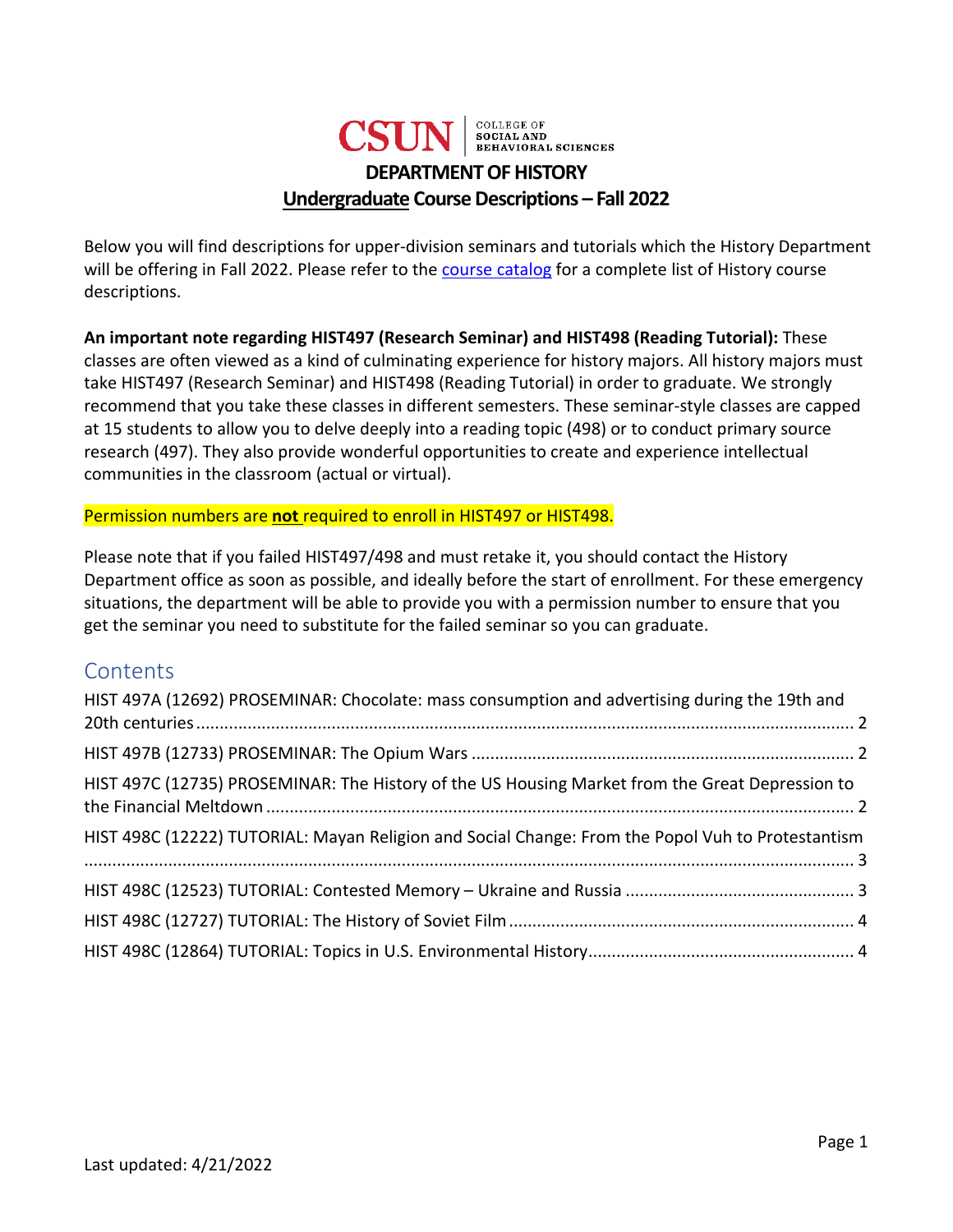## <span id="page-1-0"></span>**HIST 497A (12692) PROSEMINAR: Chocolate: mass consumption and advertising during the 19th and 20th centuries**

### Dr. Juarez-Dappe | TR 1400-1515 | SH184

People have been consuming chocolate for over 3000 years. A Mesoamerican legacy to the world, the European nobility quickly adopted chocolate as their favorite beverage and a powerful status symbol. During the 19th century, modern processing techniques and the expansion of cacao production into new areas made chocolate available to the masses and changed its social identity for ever. This seminar focuses on chocolate advertising during the 19th and 20th centuries. It addresses the role of ads as texts that illuminate social and cultural norms of a region and a period. After discussing the history of chocolate and the evolution of the advertising industry, students will examine chocolate ads and their representations of gender, race, indigenous cultures, and sex, among other important topics. It is recommended (not required) that students have some background in world history or the history of chocolate in order to enroll in this class.

#### <span id="page-1-1"></span>**HIST 497B (12733) PROSEMINAR: The Opium Wars**

#### Dr. Richard Horowitz | R 1900-2145 | SH288

In 1839, Commissioner Lin Zexu arrived in Canton (Guangzhou) tasked with ending the illegal but incredibly lucrative trade in opium. When he destroyed the opium stocks held by Chinese and foreign merchants the British government went to war. Victory in the three year-long conflict established British dominance in East and Southeast Asia and transformed China's relationship with the world. But just fourteen years later, unsatisfied with the results of the first conflict, British diplomats manufactured an incident to start a second war which would last four years and end with British and French troops marching to Beijing and looting the Qing Emperor's magnificent Summer Palace. The two wars and and the events which led up to them are the focus of this seminar.

This course is a research course. The first six weeks will involve reading scholarship on the period; then students will undertake their own research projects. Projects will focus on the trade in opium, tea, and other products, the origins and conduct of the two wars, piracy and other forms of violence, missionary work, and diplomacy. No prior knowledge of the subject matter is necessary, but some summer reading is recommended. If you have questions, please contact Dr. Horowitz [\(richard.horowitz@csun.edu\)](mailto:richard.horowitz@csun.edu)

### <span id="page-1-2"></span>**HIST 497C (12735) PROSEMINAR: The History of the US Housing Market from the Great Depression to the Financial Meltdown**

### Instructor TBA | M 1900-2145 | SH288

In 1618, the Virginia Company began the Headright System that granted land to settlers who met specific requirements. This program recognized the importance of land ownership and government intervention to the American story from the beginning. The family farm epitomized the American dream of private property for three centuries until the single-family dwelling supplanted it in the early twentieth century, and all the while the government involvement that began in colonial Virginia expanded and intensified. History 497 will focus on the housing market in the later period of American history from the Great Depression through the Financial Meltdown. Students will research primary documents and secondary sources as the basis for a research project that fulfills the department's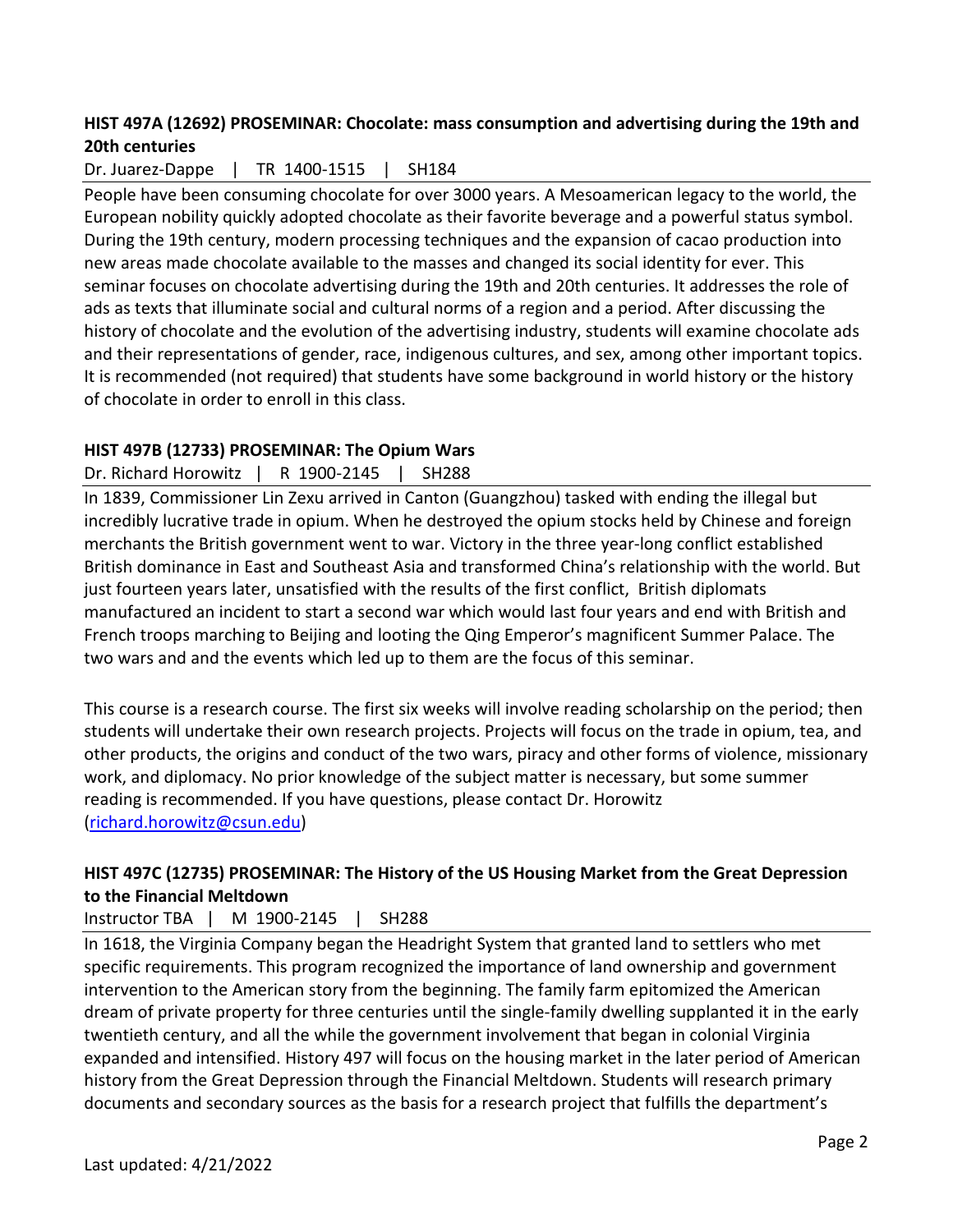proseminar requirement. You can examine government institutions (the FHA, HUD, Fannie Mae, Freddie Mac, Ginnie Mae to name a few); legislation (the G.I. Bill, the Community Reinvestment Act, the Truth in Lending Act,); financial institutions (Countrywide, Bear Stearns, Indy Mac, Washington Mutual); individuals (Brooksley Born, Alan Greenspan, James A. Johnson); cultural themes (white flight, urban renewal, the era of housing projects, the rise of suburbia, tract housing, planned communities) and executive orders among others. The first part of the course will focus on creating a research question. The second part will concentrate on locating relevant primary and secondary sources. The third part will aim to craft an interpretation of the evidence. In the last part of the class students will polish and finalize the research project.

# <span id="page-2-0"></span>**HIST 498C (12222) TUTORIAL: Mayan Religion and Social Change: From the Popol Vuh to Protestantism**

Dr. Fitzpatrick Behrens | F 0930-1215 | SH288

This class will examine the history of Maya society in Mesoamerica through a study of religion and its role in social change. Anthropologists studying Maya communities in the 1940s and 1950s suggested that religion was the heart of Maya identity – the means by which communities maintained their unity and cultural integrity. They suggested that in the face of violent conquest and conversion by the Spanish, Mayas re-asserted their traditional practices through the guise of embracing Catholic constructs. Thus, while Mayas identified as Catholic in the twentieth century, anthropologists claimed that Maya Catholicism was merely a thin veneer hiding pre-Colombian faith and practices.

This class will take as a point of departure the claim that religion is indeed central to Maya communities, but it will suggest that it is also the principal means by which communities change and restructure their social and political order. We will thus examine a series of highly conflictual religious encounters and the way that Mayas engaged new religious faith and practices to restructure their communities and to redefine their relations with outsiders, while at the same time retaining core Maya cultural practices of faith and identity. Our study will begin with the pre-Colombian period and conclude with contemporary conversion to Protestantism. The class will use primary and secondary sources including the Popol Vuh and the Chilam Balam de Chumayel, anthropologists' accounts of Maya religion in the early twentieth century, and contemporary Maya critiques of those accounts. These written sources will be complimented by films and photographs.

### <span id="page-2-1"></span>**HIST 498C (12523) TUTORIAL: Contested Memory – Ukraine and Russia**

Dr. O'Sullivan | M 1600-1845 | SH279

The Russian invasion of Ukraine in February 2022 demonstrated the volatility of historical narratives: For the Russian elites, Ukraine has a central space in the quest for regaining influence. In Moscow's worldview, Ukrainians do not have a separate identity, and their state should not exist. By contrast, Ukrainians consider their language and culture as separate, and they see their history as different from Russia's. History students have a unique opportunity to understand the power of memory: in East-Central Europe, the past is truly not past, and it is certainly not forgotten. In this discussion-based class, you will trace the different narratives through snapshots in time: from the Kievan Rus' to the Cossacks and the development of Ukrainian self-consciousness in the Russian Empire. We will debate the historical merits of controversies and relate them to contemporary events and conflicts.